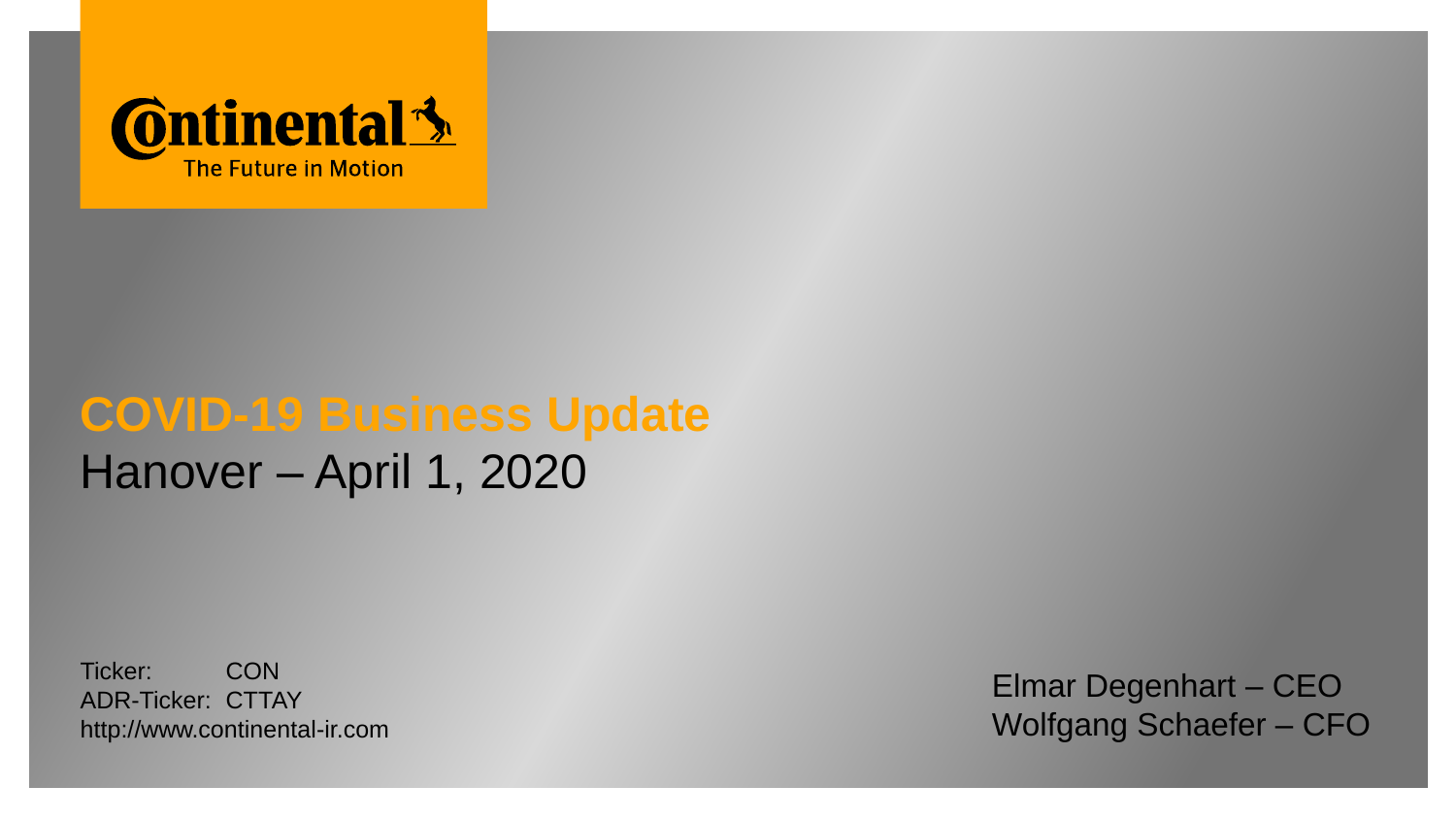# **Agenda**

|                | <b>Current Situation</b>    |  |
|----------------|-----------------------------|--|
|                |                             |  |
|                | <b>Our Measures</b>         |  |
|                |                             |  |
| $\overline{3}$ | <b>Financial Resilience</b> |  |

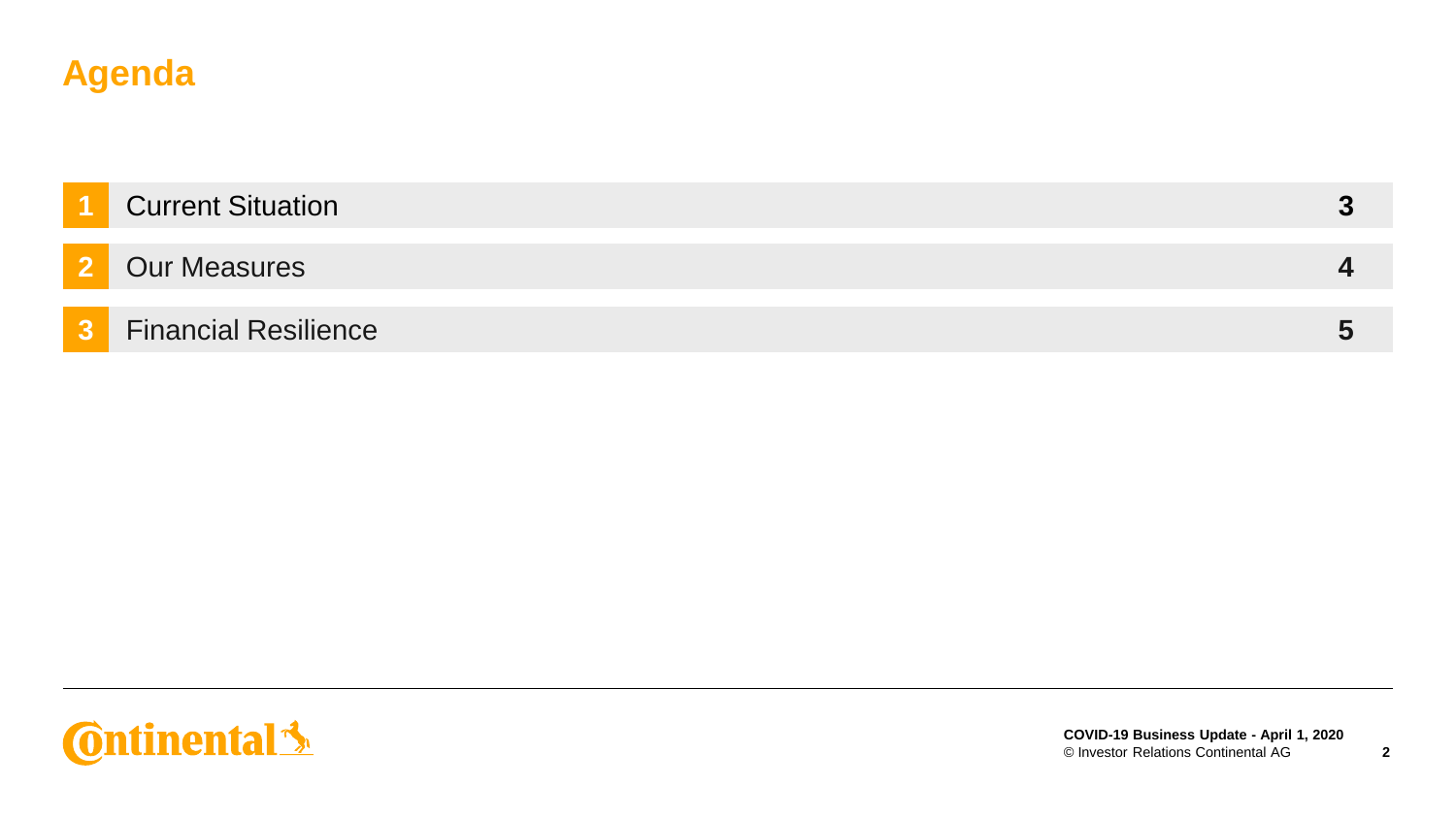# **1 | Current Situation**

## **Business situation**

- Global PC&LT<sup>1</sup> production Q1E 2020: ~-25% YoY
	- China:  $\approx$ -50% YoY
	- Europe:  $\sim$ -20% YoY
	- North America: ~-15% YoY
- **Business continuity** 
	- Main focus on employee health & safety
	- >85k employees working remotely
	- Coordination with customers and suppliers to fulfill customer requirements and maintain supply chain integrity
- **Mitigation measures** 
	- >40% plants worldwide idled
	- ~30k employees registered for short-time work in Germany
	- Free cash flow tracking better than prior year period<sup>2</sup>
	- Temporary measures to postpone investments

## **Our priorities**

- 2020 outlook withdrawn
	- **Timing for new outlook cannot be determined at this time**
- Sustain solid financial position
	- Strict focus on cost and cash management
	- Cash and cash equivalents:  $€2.3$  bn<sup>2</sup>
	- Unused committed credit lines including revolver:  $\epsilon$ 4.6 bn<sup>2</sup>
- Structural program continuing; assessment of additional measures ongoing
- Upcoming events
	- Annual Shareholders' Meeting postponed
		- Spin-off preparations remain on track
	- CMD for Vitesco Technologies and Continental postponed
		- New dates to be announced in due course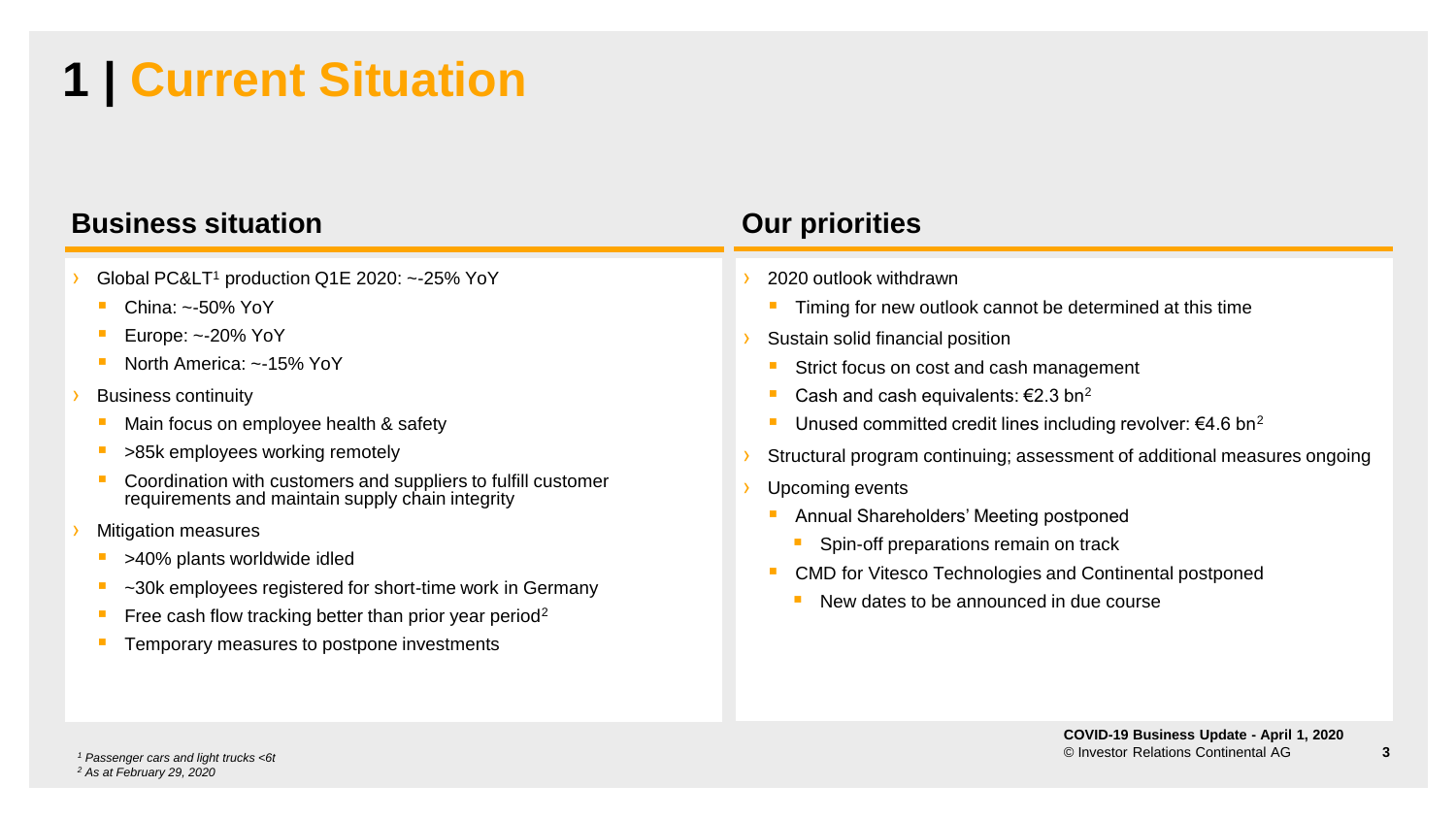# **2 | Our Measures** As at March 31, 2020

## **Automotive**

- **Current production activities** 
	- China capacities now back at  $~175\%$
	- Europe & North America: ~40%
- Cost management
	- Leverage short-time work and forced shutdowns to reduce personnel costs
- › R&D
	- Adapting processes and priorities to meet customer schedules with reduced working time
- Capital expenditures
	- Temporary measures to postpone investments

# **Rubber**

### **Tires**

- China production fully online; utilization  $~50\%$
- Production in all other regions idled
- Captive retail & distribution network remains committed to serve fleet customers
- Focused on balancing inventory reduction and product availability
- **ContiTech** 
	- Significant demand drop in Automotive outside of China
	- Limited impact at present in industrial fluid. conveyor belt and other non-OE areas

## **Other**

- Sales and Marketing
- Sales activities concentrated on securing supply chain integrity
- **Reduction of marketing budgets**
- **Administration** 
	- Non-critical functions at minimum required levels
	- Substantial cutbacks in travel and discretionary expenses
	- Voluntary temporary wage reduction in upper and middle management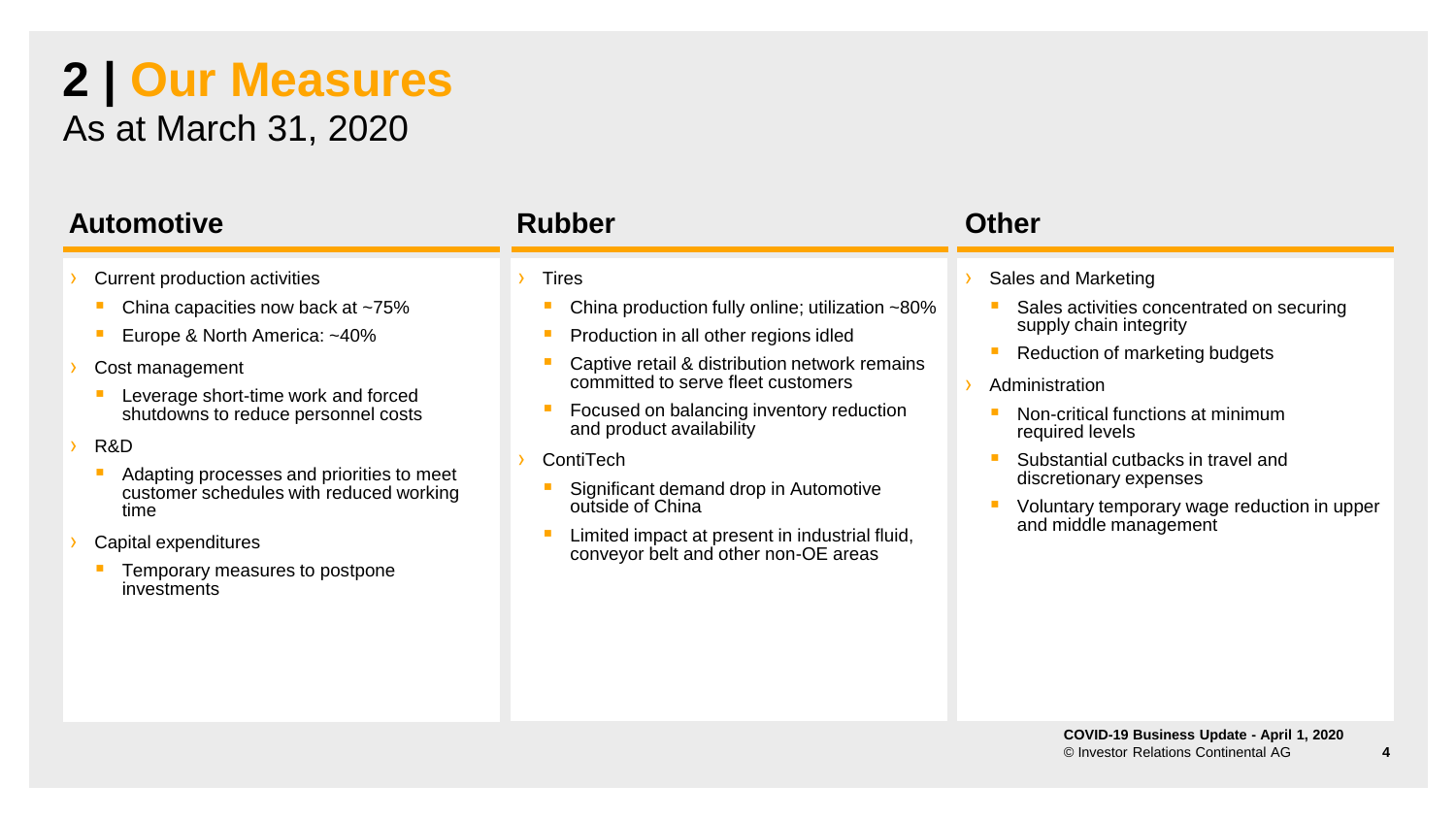# **3 | Financial Resilience**

## **Financial situation**

- Expected Q1E 2020 performance
	- **Group** 
		- Sales: around €9.4 bn to €9.8 bn
		- Adj EBIT Margin: around 2% to 3%
- **Automotive** 
	- Sales: around  $€5.7$  bn to  $€5.9$  bn
	- Adj EBIT Margin: around 0%
- **Rubber** 
	- Sales: around €3.7 bn to €3.9 bn
	- Adj EBIT Margin: around 7% to 8%

## **Balance Sheet<sup>1</sup> Liquidity**<sup>1</sup>

#### **Bonds**

- €750 mn due Sept. 2020
- €200 mn due Apr. 2021
- €1.2 bn due ≥ Sept. 2023
- No bonds subject to financial covenants or rating triggers
- **Pensions** 
	- No requirements for additional funding seen at present

- Cash & cash equivalents:  $\epsilon$ 2.3 bn
- Unused committed credit lines including revolver: €4.6 bn
	- Unused revolving credit facility:  $€4.0$  bn
		- Renewed Dec. 2019 for 5 years with syndicate of 27 banks
	- Credit facilities not subject to financial covenants or rating triggers
- › Capital expenditures
	- Temporary measures to postpone investments
	- Spendings expected to be clearly below  $2019$  level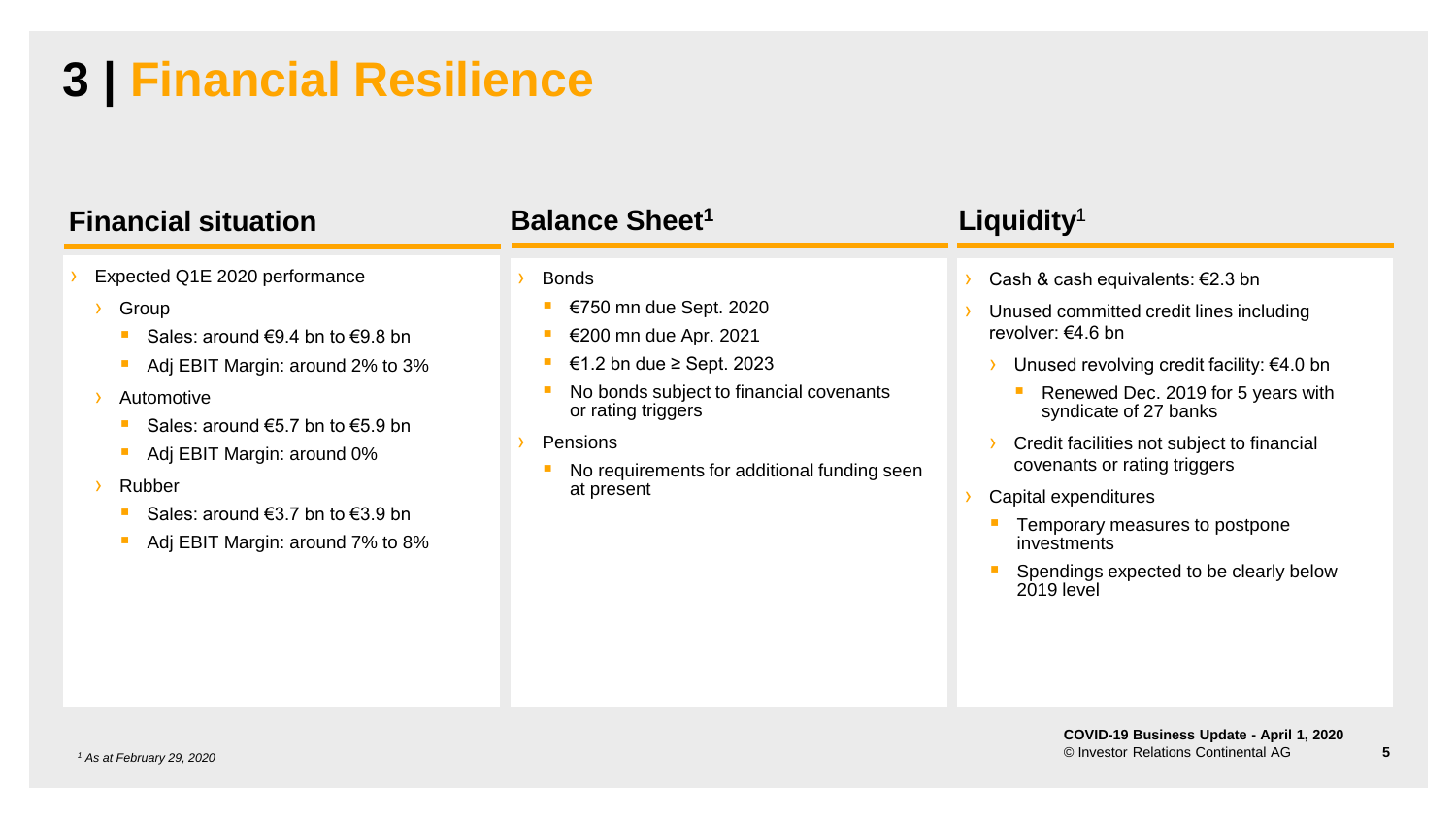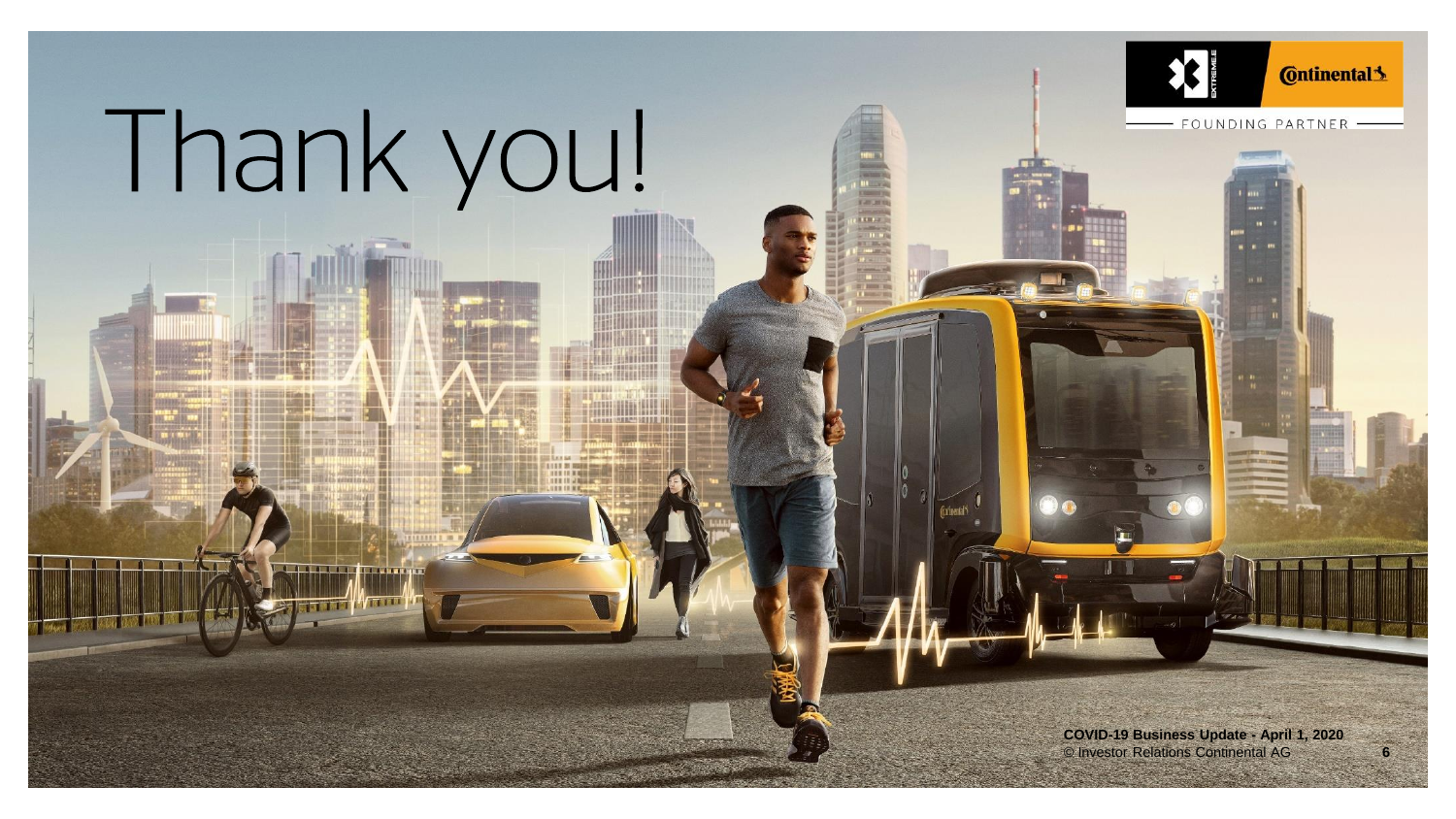## **Disclaimer**

This presentation has been prepared by Continental Aktiengesellschaft solely in connection with Analyst and Investor Call "COVID-19 Business Update" on April 1, 2020. It has not been independently verified. It does not constitute an offer, invitation or recommendation to purchase or subscribe for any shares or other securities issued by Continental AG or any subsidiary and neither shall any part of it form the basis of, or be relied upon in connection with, any contract or commitment concerning the purchase or sale of such shares or other securities whatsoever.

Neither Continental Aktiengesellschaft nor any of its affiliates, advisors or representatives shall have any liability whatsoever (in negligence or otherwise) for any loss that may arise from any use of this presentation or its contents or otherwise arising in connection with this presentation.

› This presentation includes assumptions, estimates, forecasts and other forward-looking statements, including statements about our beliefs and expectations regarding future developments as well as their effect on the results of Continental. These statements are based on plans, estimates and projections as they are currently available to the management of Continental. Therefore, these statements speak only as of the date they are made, and we undertake no obligation to update publicly any of them in light of new information or future events. Furthermore, although the management is of the opinion that these statements, and their underlying beliefs and expectations, are realistic as of the date they are made, no guarantee can be given that the expected developments and effects will actually occur. Many factors may cause the actual development to be materially different from the expectations expressed here. Such factors include, for example and without limitation, changes in general economic and business conditions, fluctuations in currency exchange rates or interest rates, the introduction of competing products, the lack of acceptance for new products or services and changes in business strategy.

All statements with regard to markets or market position(s) of Continental or any of its competitors are estimates of Continental based on data available to Continental. Such data are neither comprehensive nor independently verified. Consequently, the data used are not adequate for and the statements based on such data are not meant to be an accurate or proper definition of regional and/or product markets or market shares of Continental and any of the participants in any market.

Unless otherwise stated, all amounts are shown in millions of euro. Please note that differences may arise as a result of the use of rounded amounts and percentages.

› Note: Due to the application of the modified retrospective approach during first time adoption of IFRS 9, *Financial Instruments*, and IFRS 15, *Revenues from Contracts with Customers*, as at January 1, 2018, all the figures from comparative periods are shown unadjusted. Due to the application of the modified retrospective approach during first-time adoption of IFRS 16, *Leases*, as at January 1, 2019, all the figures from comparative periods are shown unadjusted.



**COVID-19 Business Update - April 1, 2020** © Investor Relations Continental AG **7**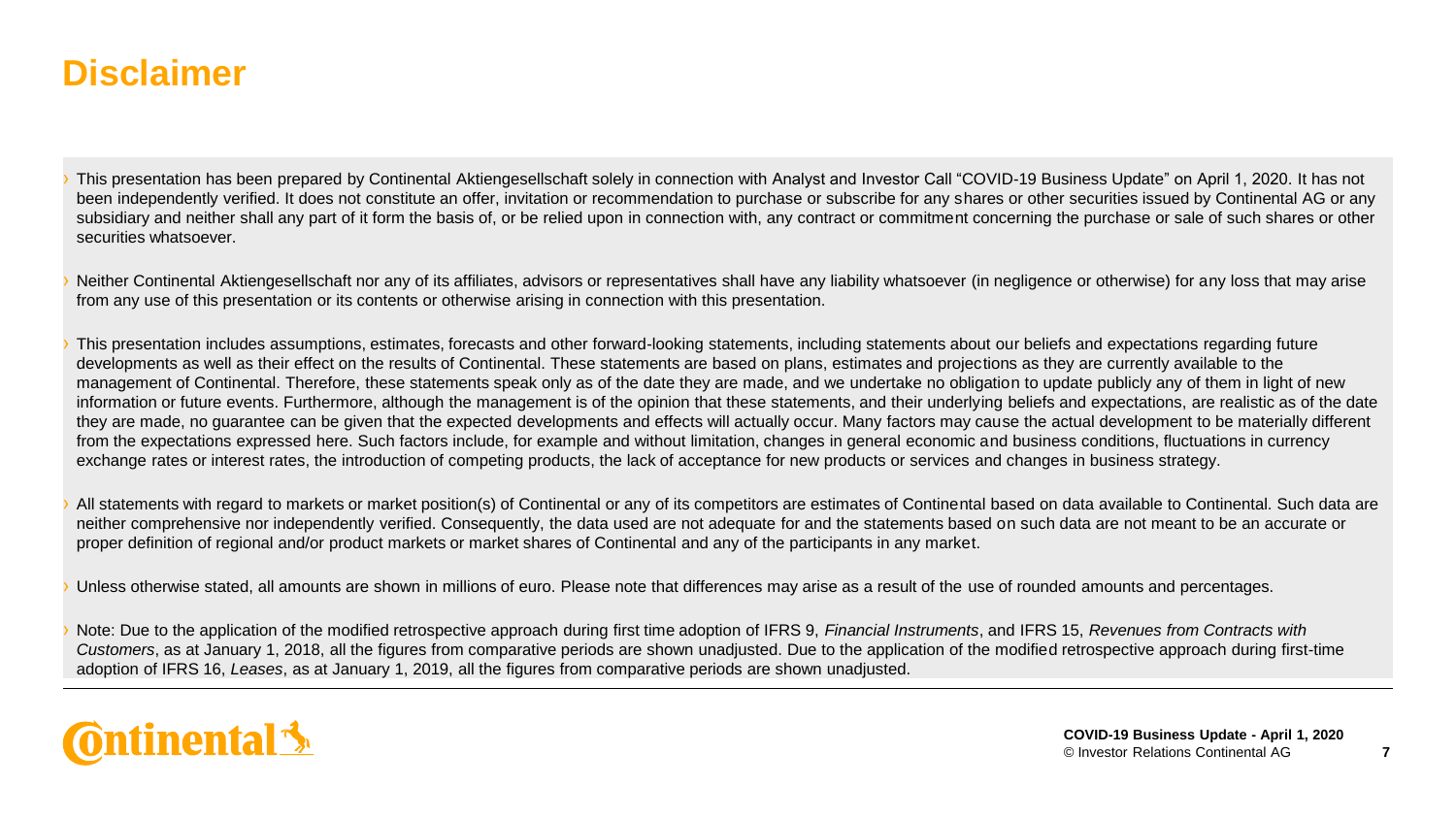## **Contact** Equity and Debt Markets Relations

Vahrenwalder Str. 9 30165 Hanover Germany

e-mail: [ir@conti.de](mailto:ir@conti.de) Fax: +49 511 938-1080 [www.continental-ir.com](http://www.continental-ir.com/)

### **Bernard Wang**

*Head of IR*

Phone: +49 511 938-1068 e-mail: bernard.wang@conti.de

**Sina Ramatschi** *Assistant to the Head of IR Roadshow and Conference Organization* Phone: +49 511 938-1163 e-mail: [sina.ramatschi@conti.de](mailto:sina.ramatschi@conti.de)



**Michael Saemann** *Analysts, Institutional Investors and Sustainability Investors*

Phone: +49 511 938-1307 e-mail: [michael.saemann@conti.de](mailto:michael.saemann@conti.de)

**Christopher Macke** *Analysts and Institutional Investors* Phone: +49 511 938-1062 e-mail: [christopher.macke@conti.de](mailto:klaus.paesler@conti.de)

**Klaus Paesler** *Analysts, Institutional Investors, ADR and Private Investors* 

Phone: +49 511 938-1316 e-mail: [klaus.paesler@conti.de](mailto:klaus.paesler@conti.de)

**Sabine Reese** *Sustainability, ASM, CMD Organization, IR Website, Capital Market Disclosure Requirements*

Phone: +49 511 938-1027 e-mail: [sabine.reese@conti.de](mailto:sabine.reese@conti.de)